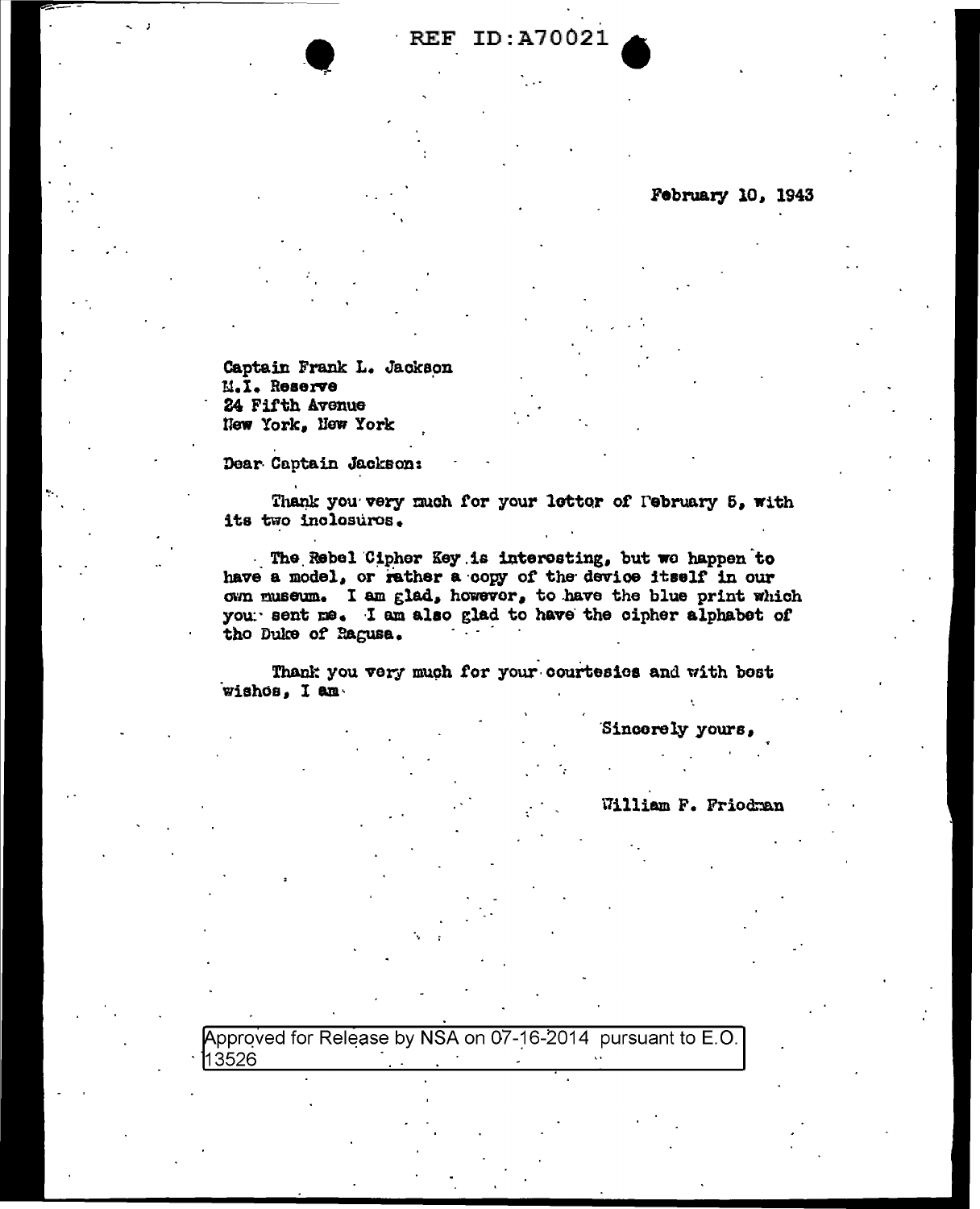

**AT NINTH STREET! NEW YORK CITY** 

Dee it 1942

DLAT Col. Fried man -

While browoing around an old-book stone the other day I found a Code-book sntitles relegathe Cipher Gode compiled for the action trade and publicles 64 years a go. thinking that you may be systemated and eare to add under separate cover. Il it is of no interest will You please dispose of it. I have received the Advanced Mititary Cryptopra phy course and am working on it as for as some disagreeable jury duty allows. I find the acurse most interesting and I week to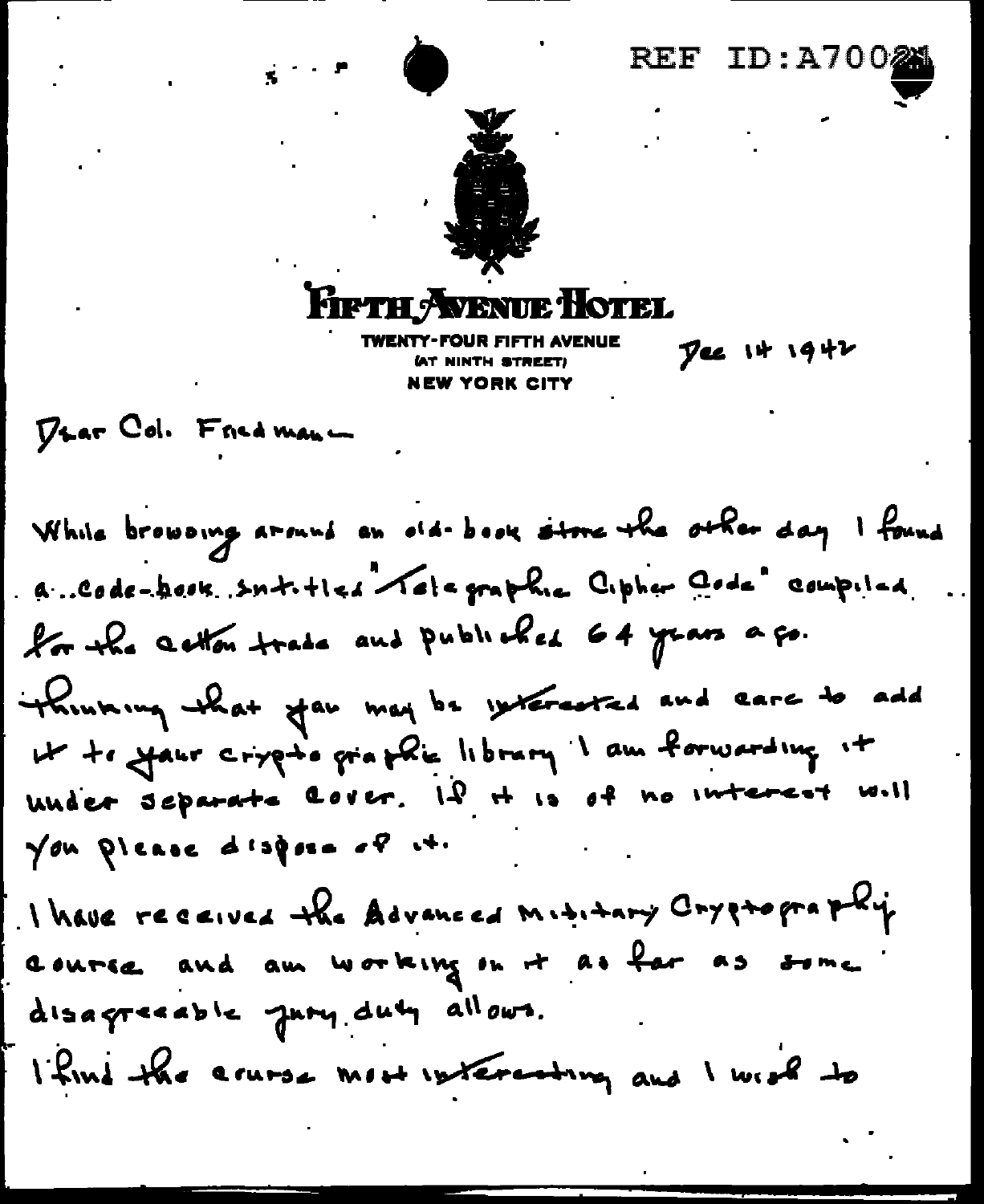thank you for moterny possible

REF ID:A7002

Very truly yours Front L. Jackson Frank L. Jackson  $F: 4+R$  Ave Hatal Nrw York N.Y.